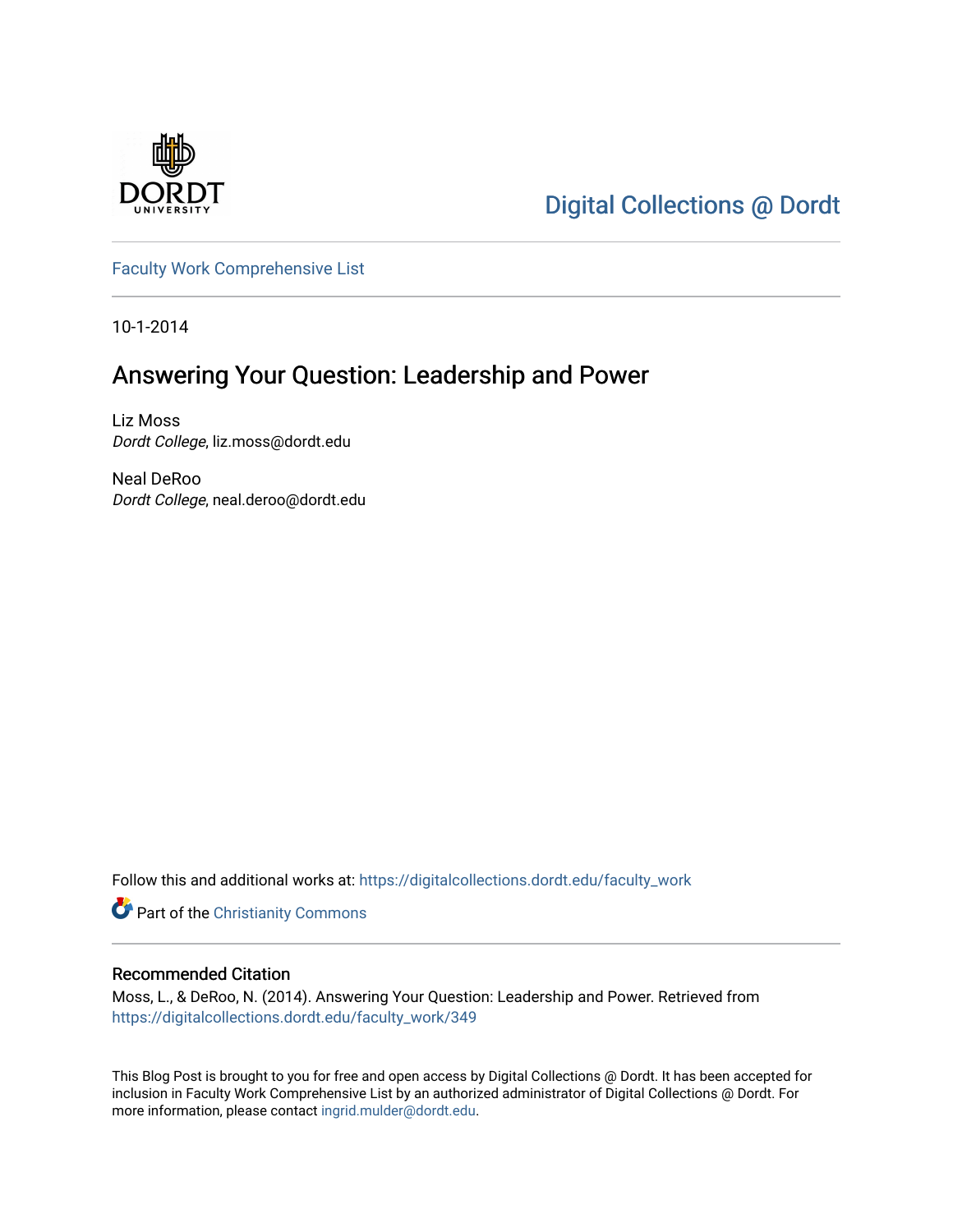### Answering Your Question: Leadership and Power

### Abstract

"Rather, an office is about the particular ways in which one kind of creature can serve within creation in such a way that a necessary task is achieved."

Posting about servant leadership in the church from In All Things - an online hub committed to the claim that the life, death, and resurrection of Jesus Christ has implications for the entire world.

<http://inallthings.org/answering-your-question-leadership-and-power/>

### Keywords

In All Things, leadership, church, authority

### **Disciplines**

**Christianity** 

### **Comments**

[In All Things](http://inallthings.org/) is a publication of the [Andreas Center for Reformed Scholarship and Service](http://www.dordt.edu/services_support/andreas_center/) at Dordt [College](http://www.dordt.edu/).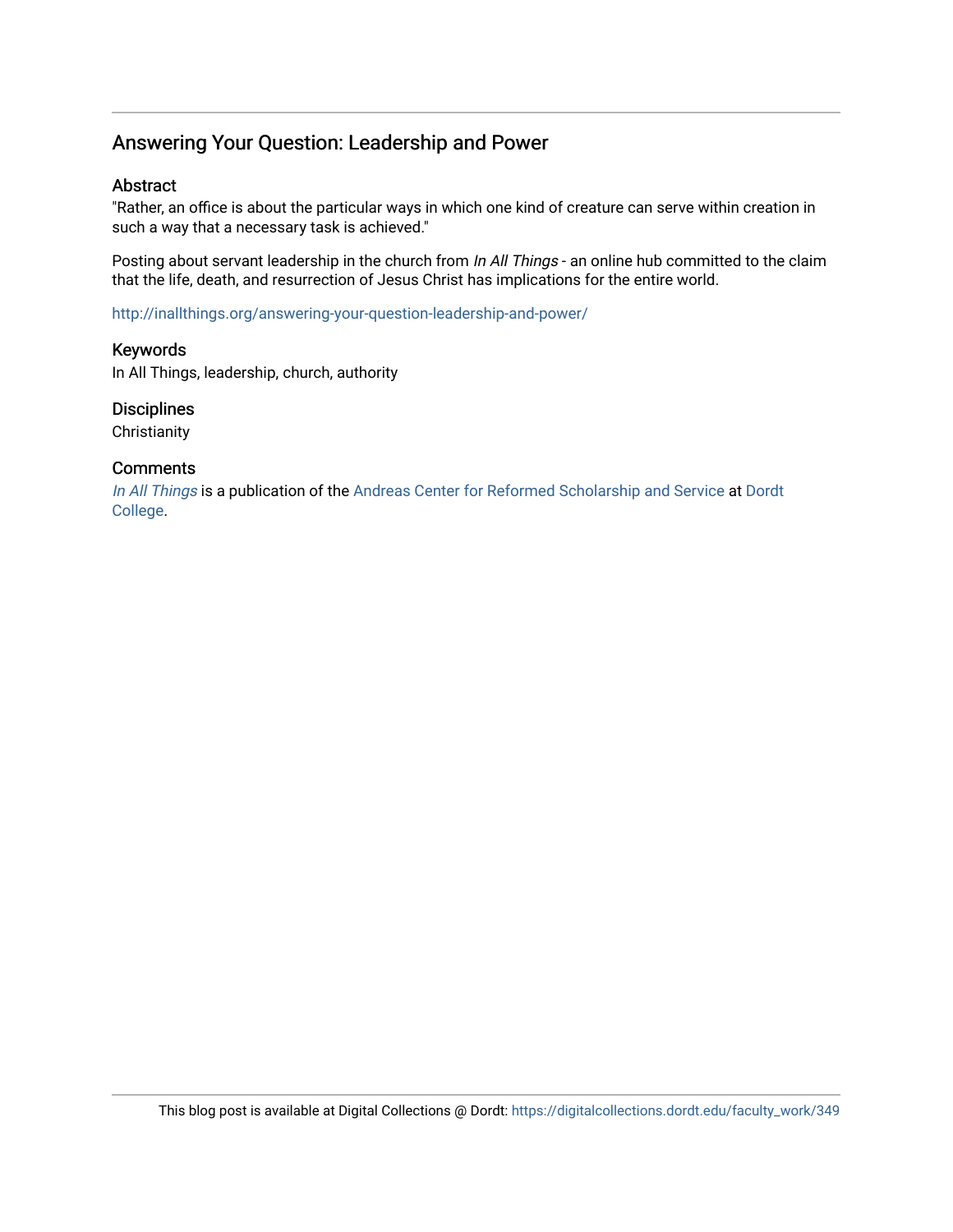# **Answering Your Question–Leadership and Power**

**inallthings.org**[/answering-your-question-leadership-and-power/](http://inallthings.org/answering-your-question-leadership-and-power/)

### Liz Moss Neal DeRoo

At in all things, we love to receive questions from our readers. We want to know what you are thinking about. We want to know what is wrestling around in your brain as you read the news, interact with us, and face what life brings you day in and day out. What you think is significant and we desire to have conversations with our readers.

### Recently a reader asked this question.

*With the meltdown of the Mark Driscoll and Mars Hill empire, and the common belief that what Driscoll and Mars Hill stand for is "Reformed", can you address the topic of power, control and leadership and what that should look like from your understanding of a Reformed perspective? Too often manipulation and bullying leads the way and which is so far from Jesus' example of servant leadership, which Christians like to talk about. How can churches and Christian leaders be better at actually enacting servant leadership rather than hierarchical, top-down leadership? It seems that often servant leadership is talked about a lot, which makes people think it is being done, when it really isn't.*

### *—Kelly*

It seems like more often we read in the news or hear from others the abuse of power passed down

### from those who have been given much

responsibility. With the uproar of the Rice and Peterson controversy in the NFL, the topics of power and abuse have been quite apparent most recently. But, as your question reminds us, the church should not be too naive to believe the abuse of power only happens outside of the church doors.

The Reformed tradition gives us something distinctive in discussing the uses of power in its notion of "office." An office is a unique authority, based upon a unique set of abilities, exercised to achieve certain tasks that are necessary within the context of creation. Creation is woven together by different kinds of [things and the different ways of relating to each other that those things can have \(see the Everything is](http://inallthings.org/everything-is-related/) Related post). An 'office' is the place where those different ways of relating intersect with particular kinds of creatures in particular ways: an educational setting, for example, requires people who need to learn something and people who can communicate what needs to be learned; hence, you have the offices of 'student' and 'teacher,' respectively.

Because it is based on the ways that certain creatures relate to each other, an office necessarily has limited scope and authority: it only pertains to those particular creatures, and even then only when they are relating in those particular ways for those particular reasons. A teacher is only a teacher relative to her students, and even then is so only within the confines of the school day. That is, a teacher has a certain kind of authority vis-à-vis her students, but only in the context of school—she does not have that authority when she encounters her students in the grocery store or at the park.

An office, therefore, is not the same as exercising power over someone else (which is what most people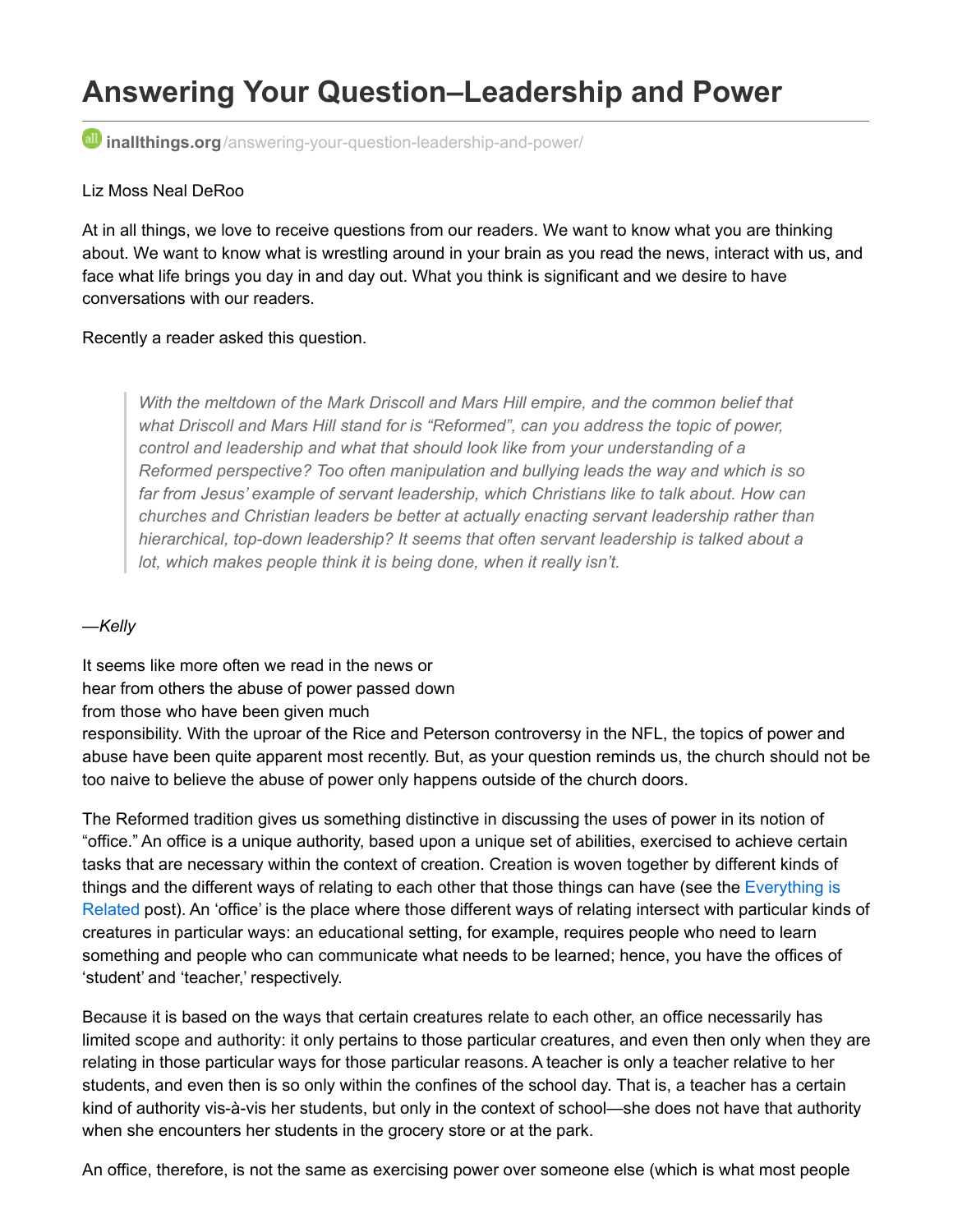seem to mean by 'leadership' nowadays: the ability to get people to do something, usually something you want them to do). Rather, an office is about the particular ways in which one kind of creature can serve within creation in such a way that a necessary task is achieved. This service makes no sense if we forget that offices always must occur alongside other offices. The call of the office, then, is to exercise authority in the way appropriate to that office—and only to that office. The office of student is no less important than the office of teacher. Both are necessary if a school is going to flourish as a place of education, but only if the student serves the teacher by fulfilling his duties as a student, and the teacher serves the student by fulfilling her duties as a teacher.

Historically speaking, the Reformed tradition has stated that there are three distinct offices within the church: elder, deacon, and minister of Word and sacrament.<sup>[1](http://inallthings.org/answering-your-question-leadership-and-power/#fn1-1754)</sup> Elders are responsible for the spiritual wellbeing of God's people. Deacons serve by showing mercy to the church and to all people. The office of minister of Word and sacrament, more commonly known as the pastor, serves by preaching the Word of God and administering the sacraments. $2$ 

As distinct offices within the context of church, the offices of elder, deacon and pastor cannot serve alone. The minister of Word and sacrament does not serve without the elder or without the deacon. The elder does not serve without the deacon or without the minister. And, the deacon does not serve without the elder or the minister. These three offices cannot be separated. Together they enable the whole mission of the church, and if one of these offices is not present, the church cannot fulfill its mission.<sup>[3](http://inallthings.org/answering-your-question-leadership-and-power/#fn3-1754)</sup> Together elder, deacon, and minister of Word and Sacrament serve Christ, serve one another, and serve God's people. This is a practice of genuine service: All offices serving God by serving each other.

In many contemporary churches, the idea and role of office bearers and the service of the elder, deacon, and minister of Word and sacrament seems to have been skewed. Rather than understanding the equal roles of the three offices, too often the church has placed the offices in a hierarchical, top-down form of leadership. The pastor becomes the Chief Executive Officer of the church. The elder serves under the pastor. The deacons follow in order. The congregation members are the stakeholders. All the uses of authority and power necessary for the church to function properly are, ultimately, given to the pastor.

This is not the Reformed perspective—and it is potentially dangerous. This model of 'church leadership' inevitably leads to crises like we saw in the dismantling of the leadership at Mars Hill. The problem with having one person ultimately responsible for everything the church is supposed to do is that it is simply too much for one person to do. As a result, what tends to happen is either that the life of the church suffers because insufficient attention is paid to some of its essential functions (preaching the word, guiding the people's spiritual well-being, serving and caring for those in need), or a person is tasked with doing more than any person could ever actually do. In the latter case, future downfall or controversy seems inevitable. No person can be given that much power, control or authority and be expected to carry it well. Failure to acknowledge our limitations—in part by failing to acknowledge the distinct 'offices'—inevitably leads to problems.

The notion of office is meant as both a call for service and an acknowledgment of the necessity of our own limitations. No creature can do everything. And no office-bearer should be asked to.

### **Footnotes**

1. In some Reformed traditions, the office of "professor of theology" is considered a fourth church